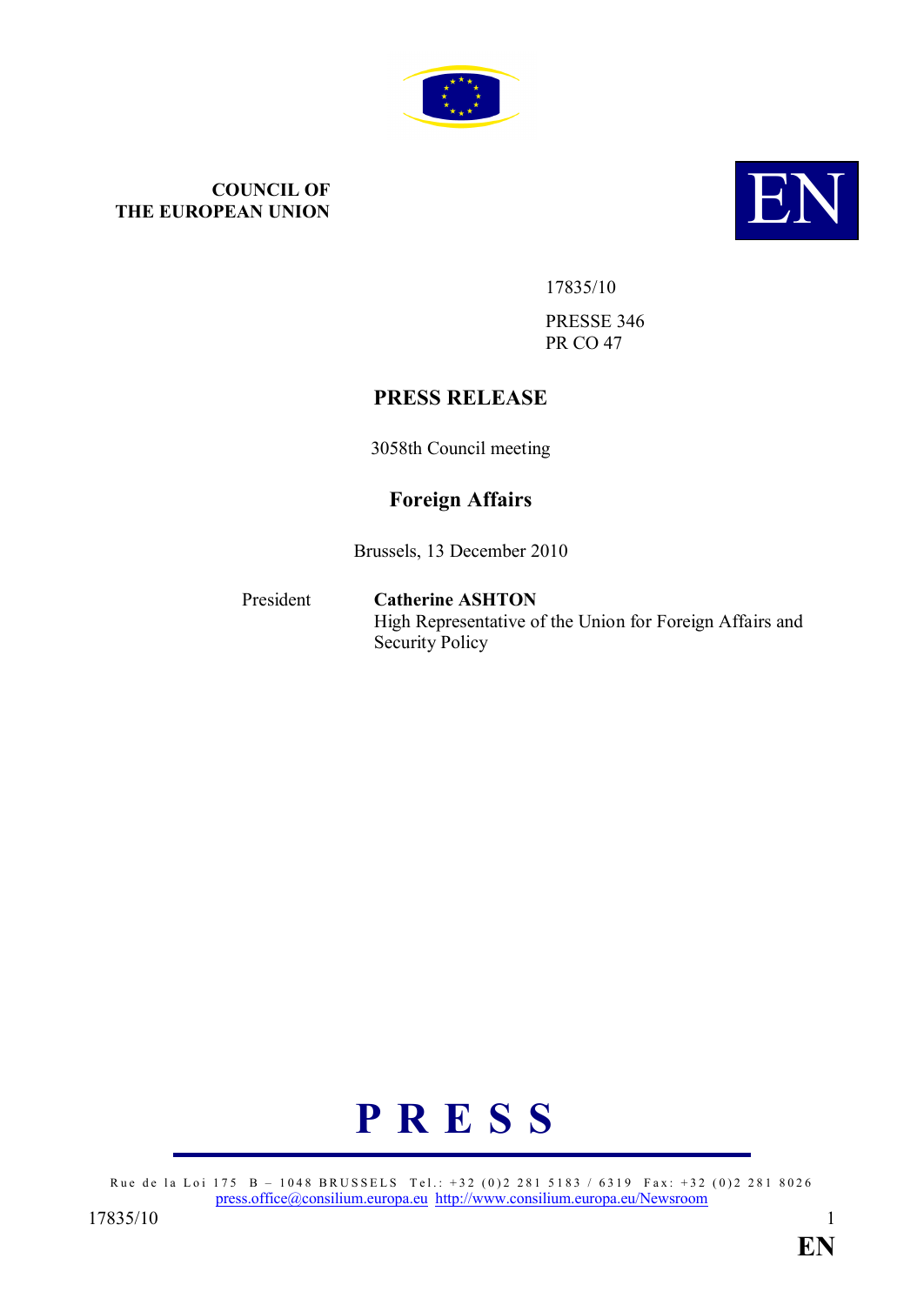# **Main results of the Council**

*The Council discussed the Middle East Peace Process. It adopted conclusions reiterating its readiness, when appropriate, to recognise a Palestinian state and affirming its readiness to contribute to a negotiated solution on all final status issues within the 12 months set by the Quartet. It also recalled its readiness to assist in the reconstruction and economic recovery of Gaza.*

*The Council had an exchange of views on Côte d'Ivoire following the presidential election. It adopted conclusions stating its intention to adopt restrictive measures against those who are obstructing the process of peace and national reconciliation, and in particular those who are jeopardising the proper outcome of the electoral process.*

*The Council discussed Sudan ahead of the referendum on self-determination on 9 January on the basis of a briefing by EU Special Representative Rosalind Marsden. It adopted conclusions reiterating its commitment to assisting Sudan before and after the referendum in order to promote lasting peace, stability and prosperity for all Sudanese people.*

*During the working dinner, the High Representative briefed ministers on the meeting in Geneva with the Iranian nuclear negotiator*.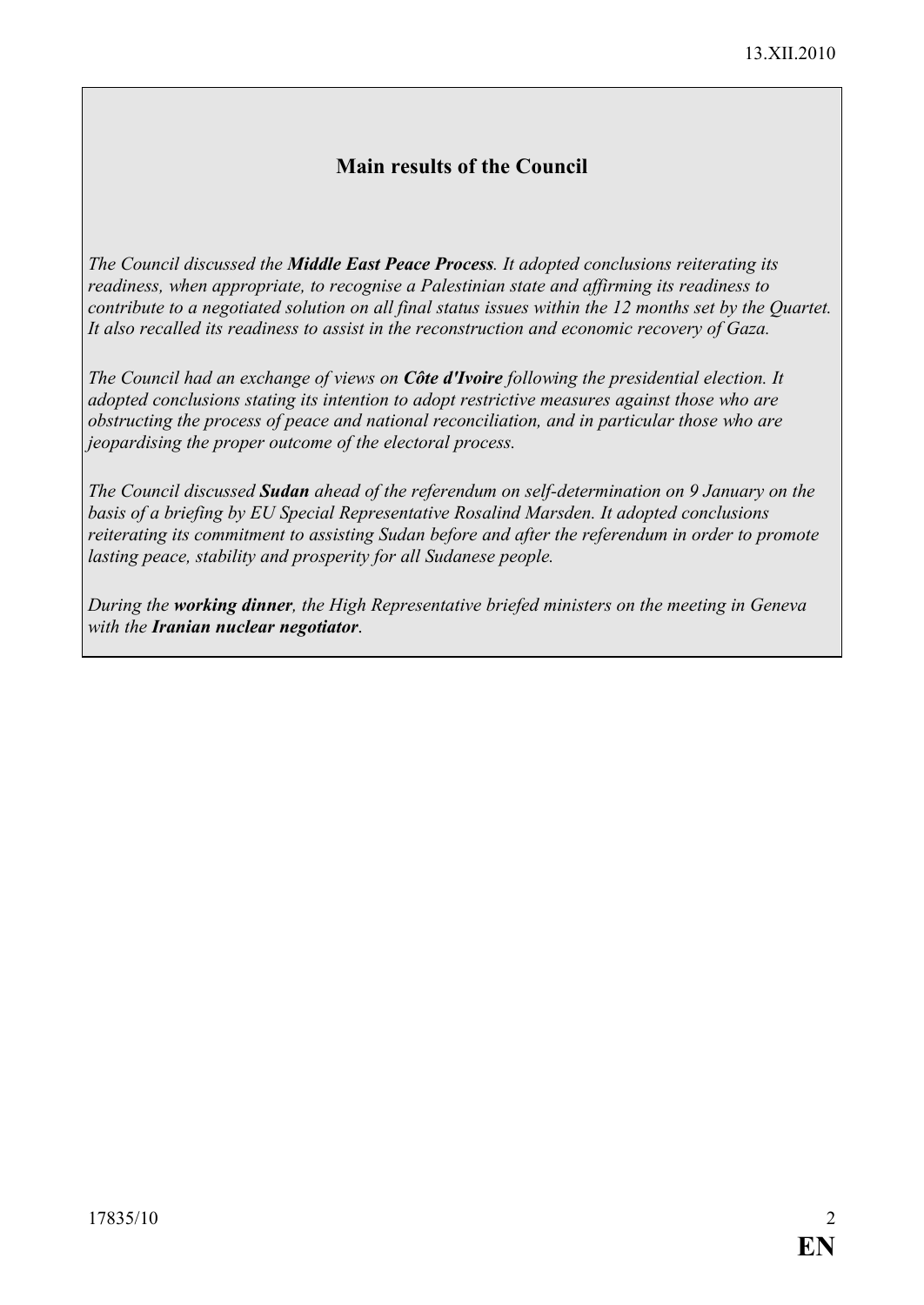# **CONTENTS<sup>1</sup>**

| <b>ITEMS DEBATED</b> |  |
|----------------------|--|
|                      |  |
|                      |  |
|                      |  |
|                      |  |
|                      |  |
|                      |  |
|                      |  |
|                      |  |
|                      |  |
|                      |  |
|                      |  |
|                      |  |
|                      |  |

<sup>1</sup> • Where declarations, conclusions or resolutions have been formally adopted by the Council, this is indicated in the heading for the item concerned and the text is placed between quotation marks.

- Documents for which references are given in the text are available on the Council's Internet site (http://www.consilium.europa.eu).
- Acts adopted with statements for the Council minutes which may be released to the public are indicated by an asterisk; these statements are available on the Council's Internet site or may be obtained from the Press Office.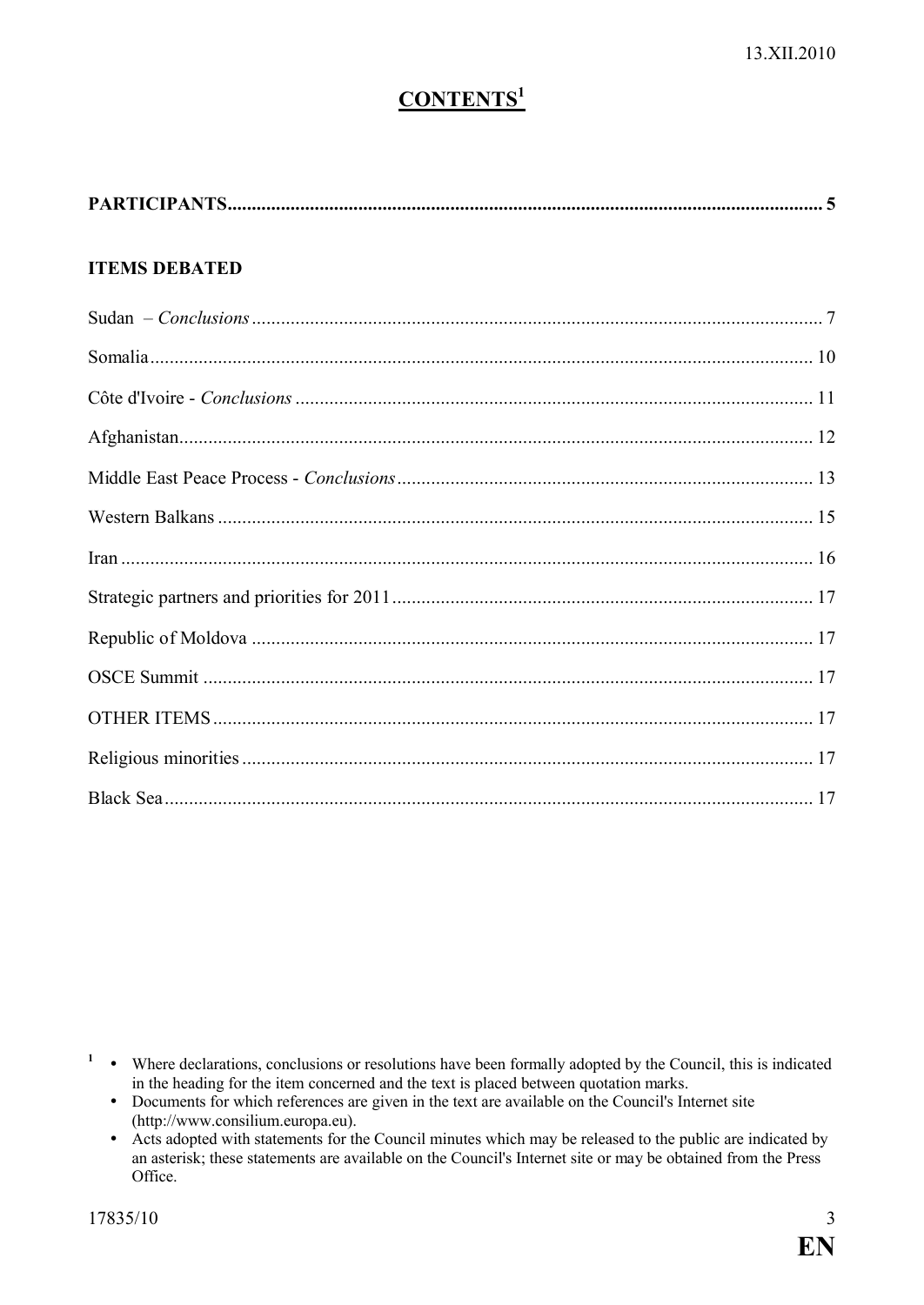# **OTHER ITEMS APPROVED**

# *FOREIGN AFFAIRS*

|                                    | Democracy support in the EU's external relations - 2010 progress report – Conclusions 19 |  |
|------------------------------------|------------------------------------------------------------------------------------------|--|
|                                    |                                                                                          |  |
| COMMON SECURITY AND DEFENCE POLICY |                                                                                          |  |
|                                    | Mainstreaming human rights and gender issues into CSDP operations and missions  21       |  |
|                                    |                                                                                          |  |
|                                    |                                                                                          |  |
|                                    |                                                                                          |  |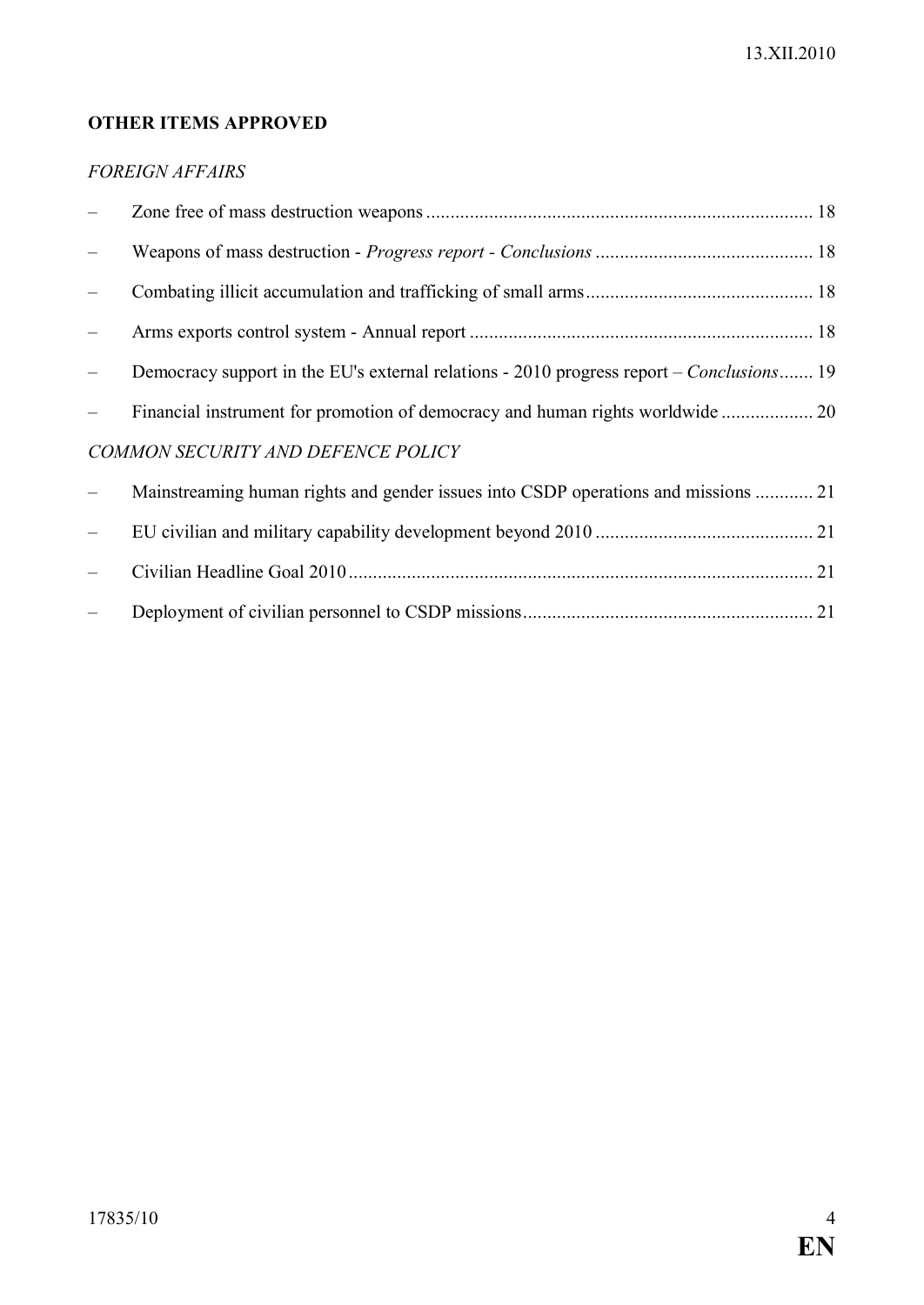# **PARTICIPANTS**

**High Representative**<br>Ms Catherine ASHTON

**Belgium:**

**Bulgaria:**

**Czech Republic:**

**Denmark:**<br>Mr Michael ZILMER-JOHNS

**Germany:**<br>Mr Guido WESTERWELLE

**Estonia:**<br>Mr Urmas PAET

**Ireland:**<br>Mr Dick ROCHE

Greece:<br>Mr Dimitrios DROUTSAS Mme Marilisa XENOGIANNAKOPOULOU Deputy Minister for Foreign Affairs

Spain:<br>Ms Trinidad JIMENEZ

**France:**<br>Mr Philippe ETIENNE

**<u>Italy:</u>**<br>Mr Alfredo MANTICA

**Cyprus:**<br>Mr Markos KYPRIANOU

Latvia: Mr Girts Valdis KRISTOVSKIS Minister for Foreign Affairs

**Lithuania:**

**Luxembourg:**

**Hungary:**<br>Mr János MARTONYI

**Malta:** Mr Richard CACHIA CARUANA Permanent Representative

**Netherlands:**

**Austria:**<br>Mr Michael SPINDELEGGER

**Poland:**<br>Mr Radoslaw SIKORSKI

**Portugal:**<br>Mr Luis AMADO

High Representative of the Union for Foreign Affairs and Security Policy

Mr Steven VANACKERE Deputy Prime Minister and Minister for Foreign Affairs and Institutional Reforms

Minister for Foreign Affairs

Deputy Prime Minister and Minister for Foreign Affairs

State Secretary for Foreign Policy

Mr Guido WESTERWELLE Minister for Foreign Affairs Deputy Minister for Foreign Affairs

Minister for Foreign Affairs

Minister for European Affairs

Minister for Foreign Affairs

Minister for Foreign Affairs

Permanent Representative

State Secretary for Foreign Affairs

Minister for Foreign Affairs

Minister of Foreign Affairs

Deputy Prime Minister and Minister for Foreign Affairs and Immigration

Minister for Foreign Affairs

Minister for Foreign Affairs

Federal Minister for European and International Affairs

Minister for Foreign Affairs

Minister for Foreign Affairs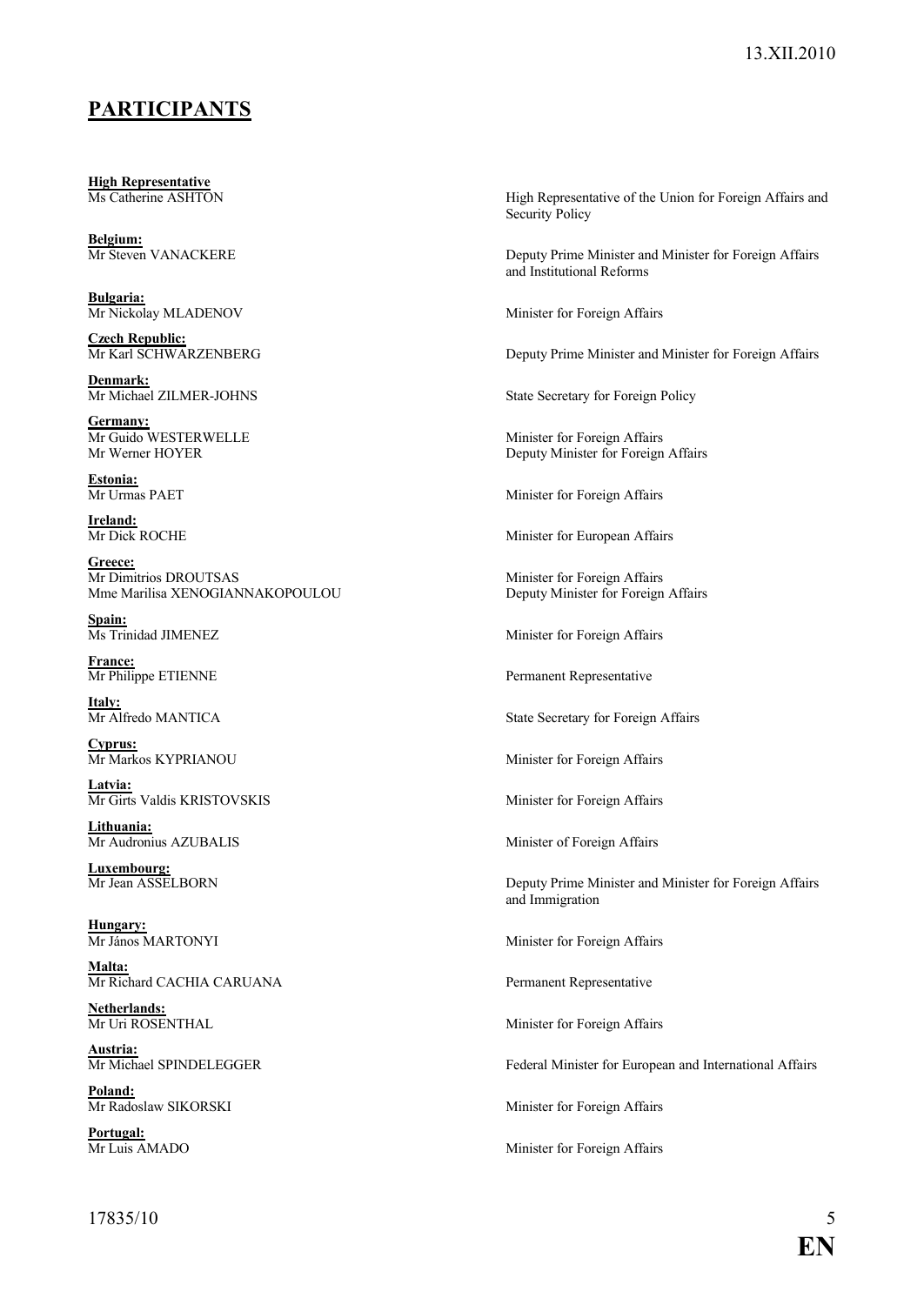**Romania:**<br>Mr Teodor BACONSCHI

**Slovenia:**<br>Mr Samuel ŽBOGAR

**Slovakia:**

**Finland:**<br>Mr Alexander STUBB

**Sweden:**<br>Mr Carl BILDT

**United Kingdom:**

Minister for Foreign Affairs

Minister for Foreign Affairs

State Secretary at the Ministry of Foreign Affairs

Minister for Foreign Affairs

Minister for Foreign Affairs

Minister of State for Europe Secretary of State for Foreign and Commonwealth Affairs

**Commission:** Mr Andris PIEBALGS Member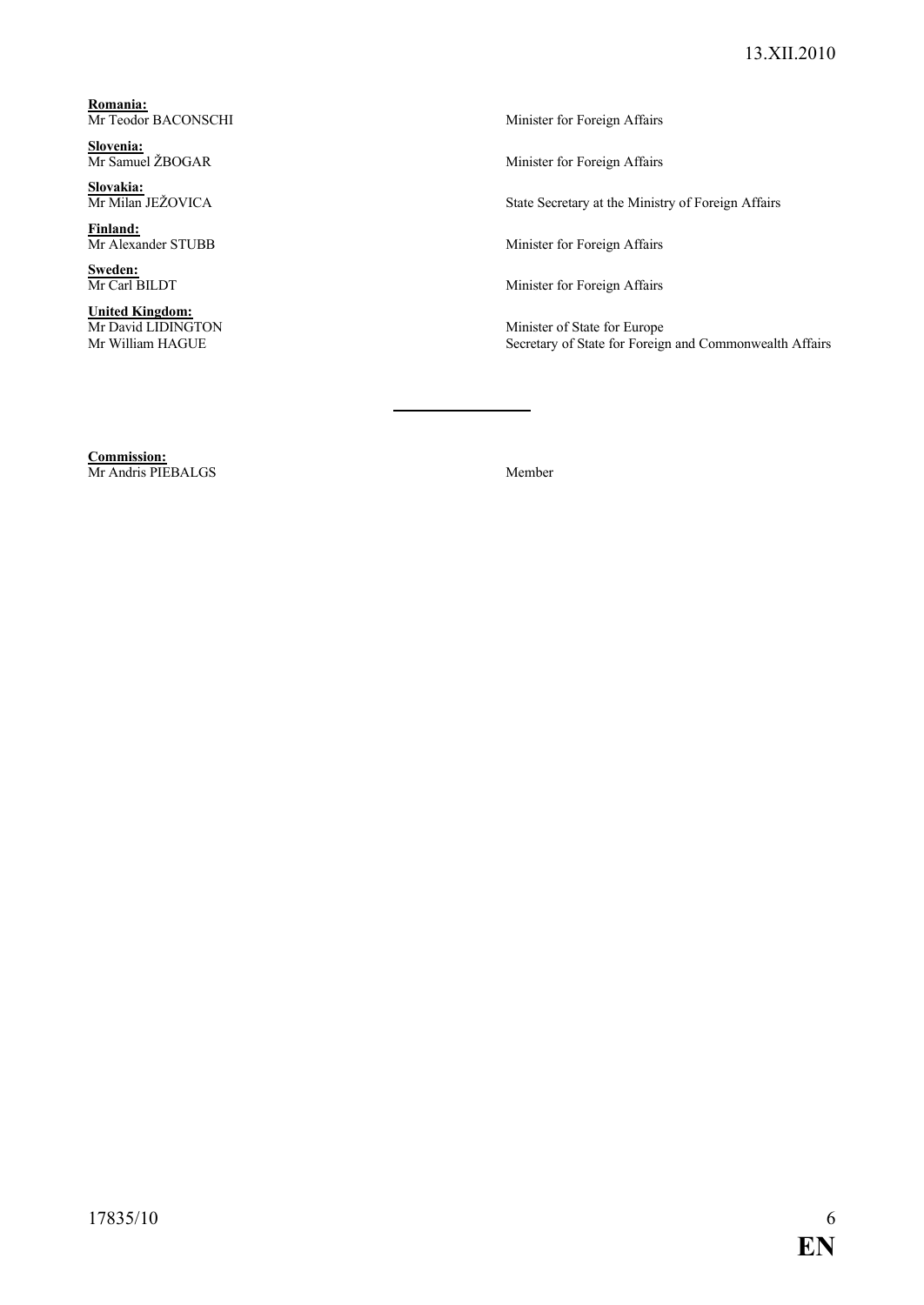## **ITEMS DEBATED**

## **Sudan –** *Conclusions*

The Council discussed Sudan following a briefing by Rosalind Marsden, EU Special Representative, on the options for contingency planning ahead of the referendum on selfdetermination for Southern Sudan on 9 January and in the period following it.

The Council adopted the following conclusions:

"1. The Council welcomes the completion of voter registration in Sudan as an important milestone in preparation for the Referendum on self-determination for Southern Sudan and full implementation of the Comprehensive Peace Agreement. The Council congratulates the people of Southern Sudan, the Southern Sudan Referendum Commission and UNMIS on the peaceful and orderly conduct of the registration process and urges both parties to give the Commission their full support and ensure that it can fulfil its duties.

2. The Council welcomes the commitment of both parties to hold a peaceful and timely Referendum reflecting the will of the people of Southern Sudan, and to respect its outcome. It reiterates its call on both parties to ensure that everyone can express their views freely and without fear of intimidation, whether campaigning for unity or secession. The Council calls on all parties to refrain from inflammatory rhetoric. It is essential that southerners in the North and northerners in the South are given strong reassurances that they will not be harassed regardless of the outcome of the Referendum. EU experts have been monitoring the voter registration process and a full scale Election Observation Mission will be deployed shortly. The Council also welcomes the efforts of the UN Secretary General's High Level Monitoring Panel.

3. The Council recognises that in recent weeks significant effort has gone into elaborating a framework for resolving outstanding issues relating to the future of Sudan and the implementation of the Comprehensive Peace Agreement. The Council commends the efforts made by the parties and the AU High Level Implementation Panel chaired by President Mbeki in this regard and urges the parties to finalise the Framework Agreement and engage constructively to resolve key outstanding issues as soon as possible.

4. The Council is deeply concerned about the delay in resolving the issue of Abyei and calls on the parties to reach an early and equitable solution that maintains peace and stability in the area and reassures the communities that their rights will be respected.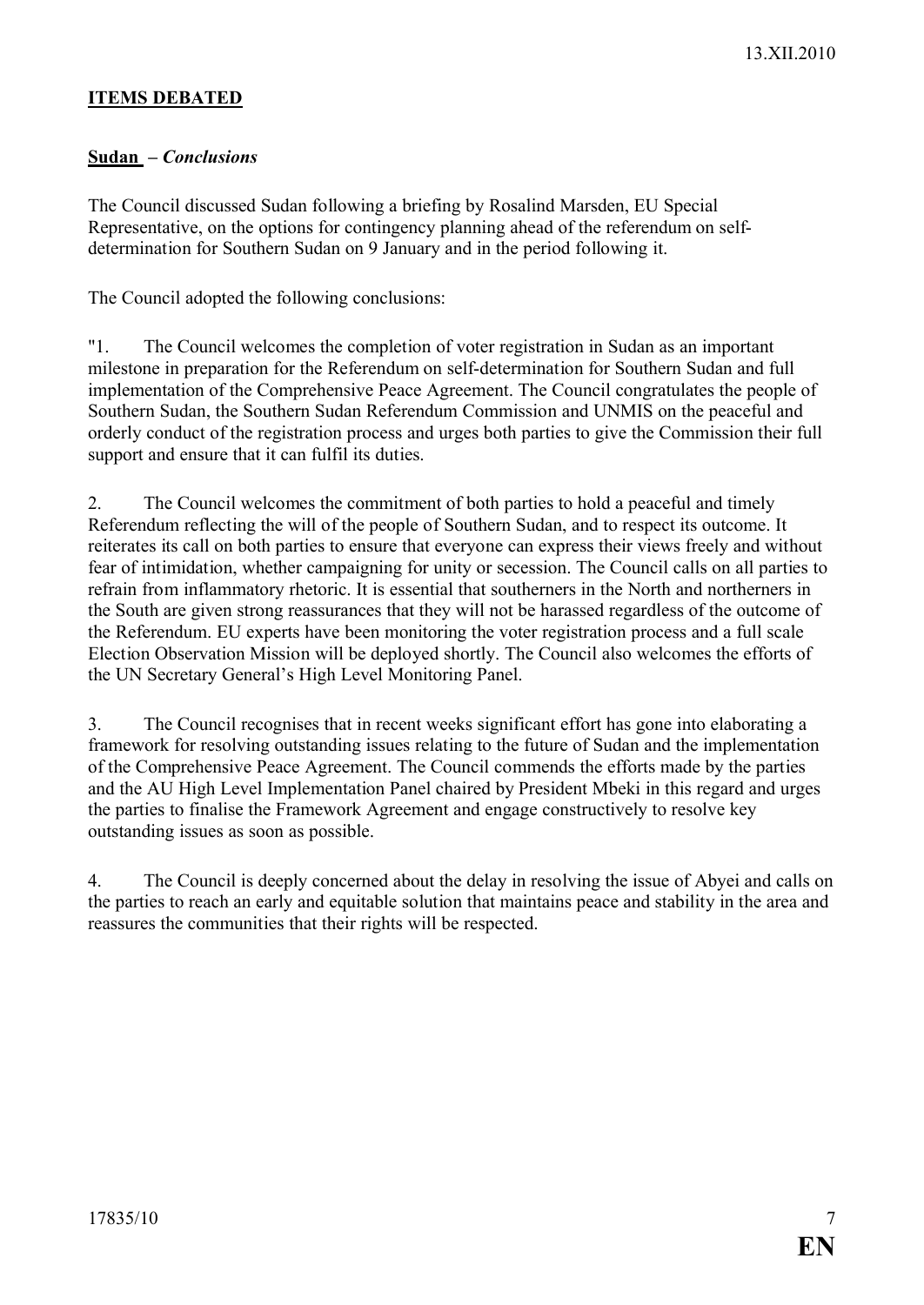5. Recalling its Conclusions of 22 November 2010, the Council reiterates the commitment of the EU, as a witness to the Comprehensive Peace Agreement, to assist Sudan for the rest of the interim period and beyond in order to promote lasting peace, stability, and prosperity for all Sudanese people, regardless of the outcome of the Referendum.

6. In this context, the EU and its Member States are ready to step up engagement with the Government of Sudan and are prepared to establish a long-term dialogue on issues of common interest. Recognising the political and economic challenges ahead, regardless of the outcome of the Referendum, the EU also remains committed to providing assistance to the people in the North, according to needs.

7. The Council also underlines the importance it attaches to finding a lasting solution to Sudan's debt burden. It commits to examine closely possible EU support for an international debt relief effort through the IMF, the World Bank, and the Paris Club, consistent with political progress in Sudan.

8. The EU is committed to assist vulnerable populations in war-affected areas in Sudan, including in Darfur, the East, the Transitional Areas (Abyei, Southern Kordofan and Blue Nile), and the South. Out of the  $E150$  million already allocated for this purpose, the EU announced at the international donors' and investors' conference in Kuwait on 1-2 December 2010 that it plans to allocate  $\epsilon$  24 million for Eastern Sudan. In the north-south border area, the EU is ready to support grass roots peace building initiatives, improved livelihoods for vulnerable nomadic population groups, and the strengthening of the cross border links to facilitate the free movement of people, goods, and services. This is in addition to the substantial support provided by EU Member States through their bilateral programmes.

9. The EU and its Member States are willing to increase their support to Southern Sudan, regardless of the outcome of the Referendum. The EU is ready to accelerate its efforts to support basic services and agricultural development. Stressing the importance of a strong commitment by the Government of Southern Sudan to address the huge challenges it faces, the EU is also prepared to engage with the Government of Southern Sudan and other partners in supporting effective institutional capacity building.

10. The Council supports the ongoing UN-led preparations to be ready to respond to possible additional humanitarian needs and other challenges that might arise in relation to the Referendum. The EU and its Member States are providing timely and substantial humanitarian funding for that purpose. In this context, the EU urges the parties to guarantee unimpeded access by humanitarian actors to all populations in need.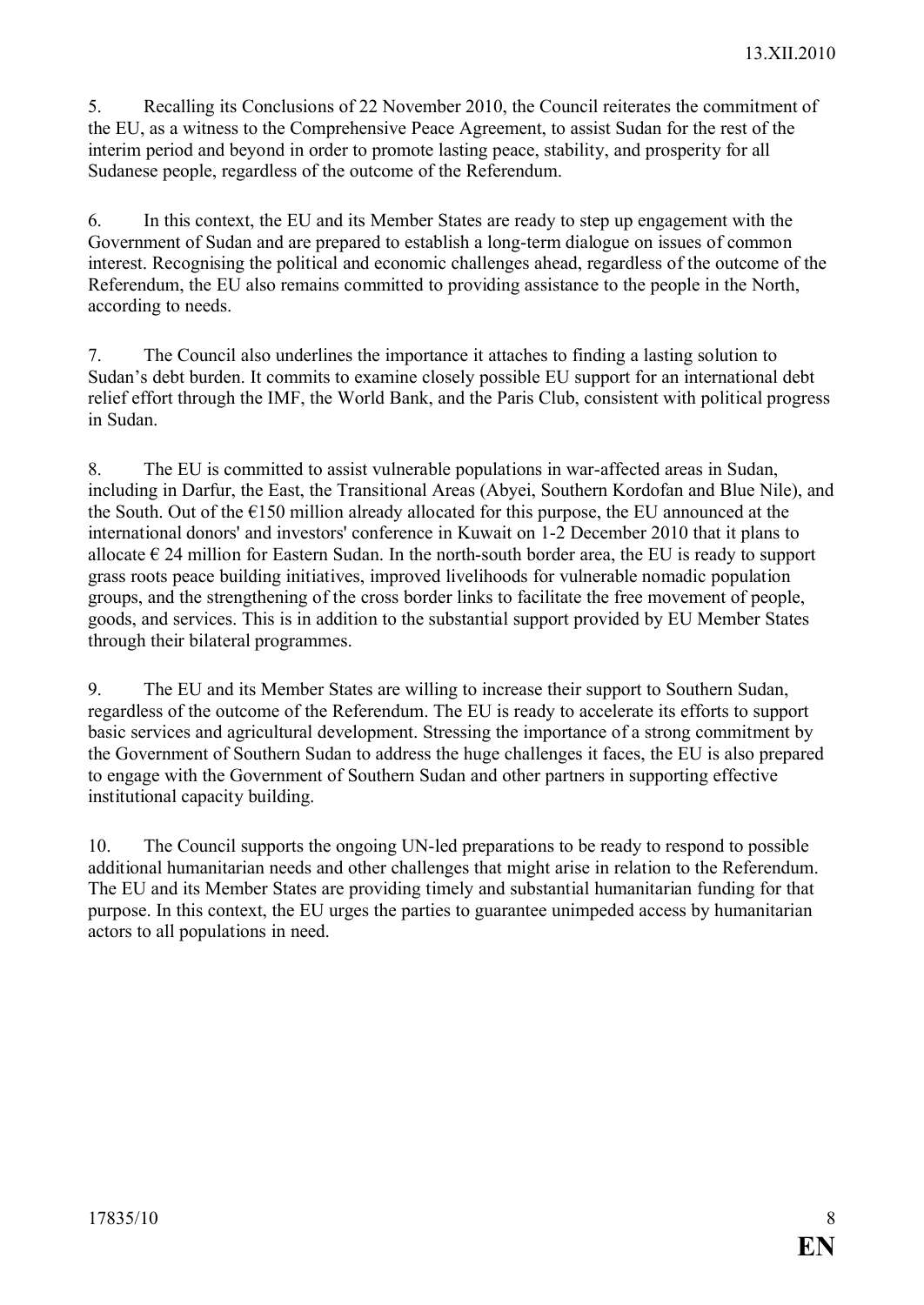11. With regard to Darfur, the Council appeals to the Government of Sudan and all the armed movements to commit to a cessation of hostilities, to engage fully in the Doha negotiations, and to demonstrate their willingness to make real compromises to secure a just, comprehensive and inclusive peace agreement with the support of the people of Darfur. The Council remains deeply concerned about the humanitarian and security situation on the ground, including the harassment and kidnapping of humanitarian aid workers and peace keepers. The Council calls for the immediate release of the Hungarian citizen who is still being held hostage.

12. The Council also calls for immediate unhindered access to all populations in need, in particular in Eastern Jebel Mara. The EU is ready to engage with the Government of Sudan on the issue of the voluntary return of IDPs strictly in accordance with humanitarian principles.

13. The Council recalls the obligation of the Government of Sudan to cooperate with the International Criminal Court pursuant to UNSC Resolution 1593."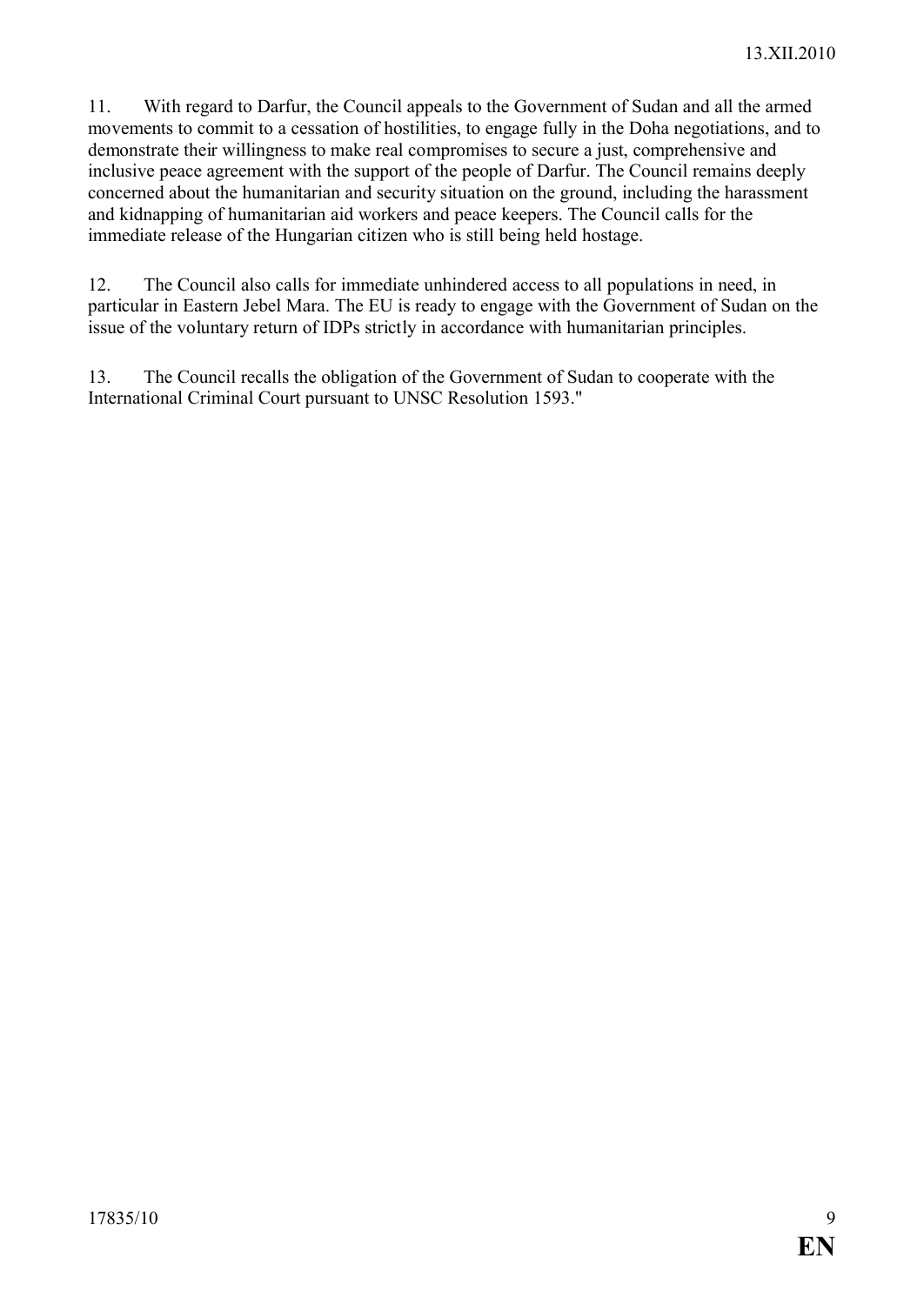# **Somalia**

The Council had a broad political discussion on the situation in Somalia, following the formation of a new cabinet in Mogadishu after months of political crisis. It reviewed the various aspects of the EU's comprehensive engagement in support of the Transitional Federal Government, including the EU Training Mission, which has successfully completed half its mandate, as well as the anti-piracy operation EUNAVFOR Atalanta.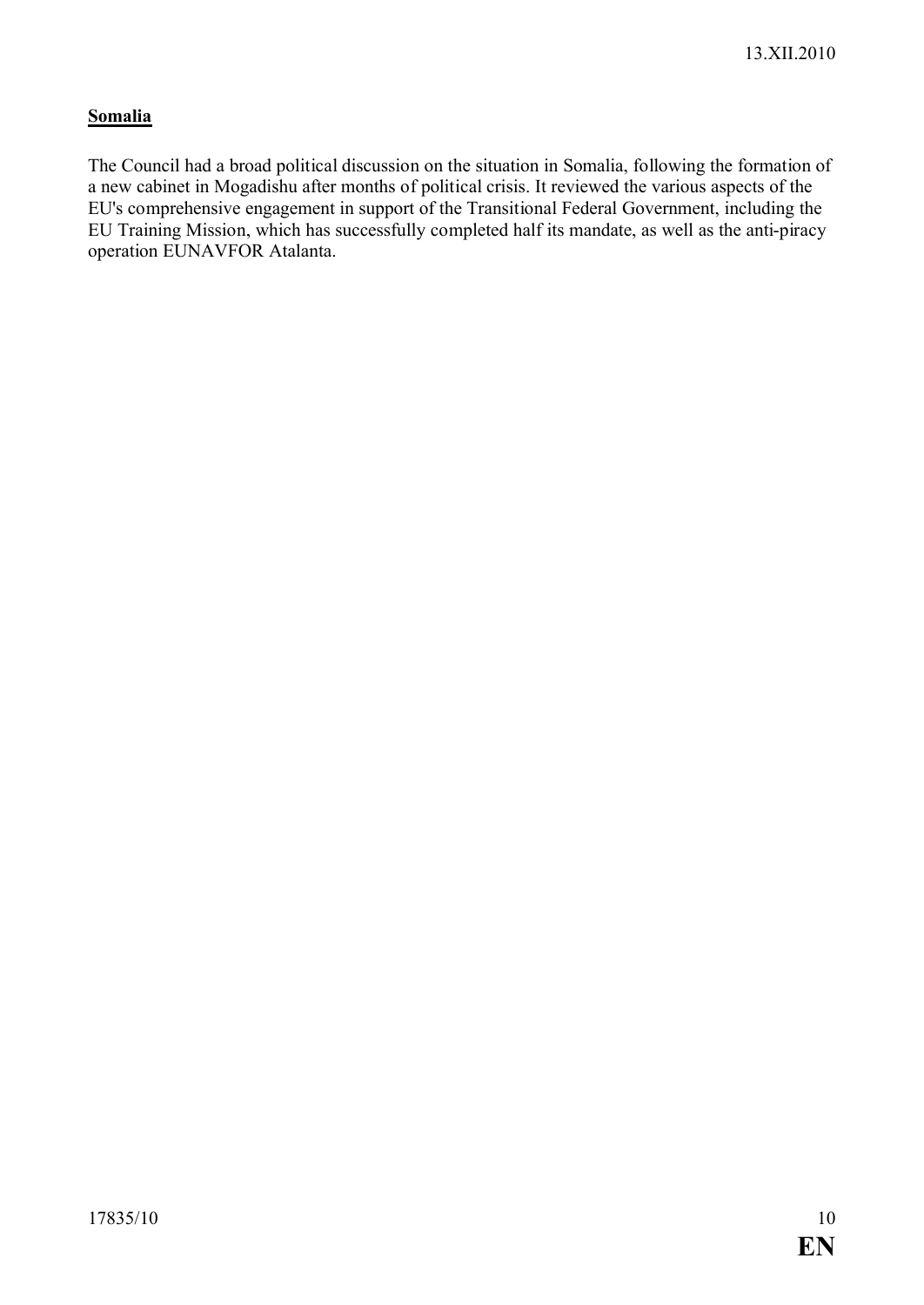# **Côte d'Ivoire -** *Conclusions*

The Council exchanged views on the situation in Côte d'Ivoire following the recent presidential election. It adopted the following conclusions:

- "1. The Council emphasises the importance of the presidential election held on 31 October and 28 November for the return of Côte d'Ivoire to peace and stability.
- 2. The Council congratulates the Ivorian people on their participation in very large numbers in the two rounds of the election, which demonstrates their attachment to democracy and their desire for reconciliation, peace and stability. It is imperative that the sovereign wish expressed by the Ivorian people be respected.
- 3. The Council expresses its full support for the action of the United Nations in Côte d'Ivoire, and takes note of the conclusions of the Special Representative of the Secretary-General in the context of his certification mandate. It congratulates Mr Alassan Ouattara on his election as President of the Republic of Côte d'Ivoire. The Council calls for calm and responsibility, so that there can be a peaceful handover of power.
- 4. The Council welcomes the rapid mobilisation and supports the firm and clear decisions in favour of democracy taken by the African Union and ECOWAS, as set out in the United Nations Security Council press statement of 8 December 2010.
- 5. The Council has considered how to react to the situation in Côte d'Ivoire. It has decided to adopt without delay targeted restrictive measures against those who are obstructing the process of peace and national reconciliation, and in particular who are jeopardising the proper outcome of the electoral process. Those measures will include a visa ban and an assets freeze. They will particularly target those leading figures who have refused to place themselves under the authority of the democratically elected President, of whom an initial list should be adopted rapidly. The European Union has also decided to take measures in support of the democratically elected authorities. To this end, the Council invites the High Representative, with the support of the Commission, to make proposals to this effect.
- 6. The Council calls on all Ivorian leaders, both civilian and military, to work for a peaceful and rapid solution to the crisis and to ensure the security of the whole population, both Ivorians and foreigners. All those who use violence to oppose the democratic choice of the Ivorian people will be held responsible for their actions."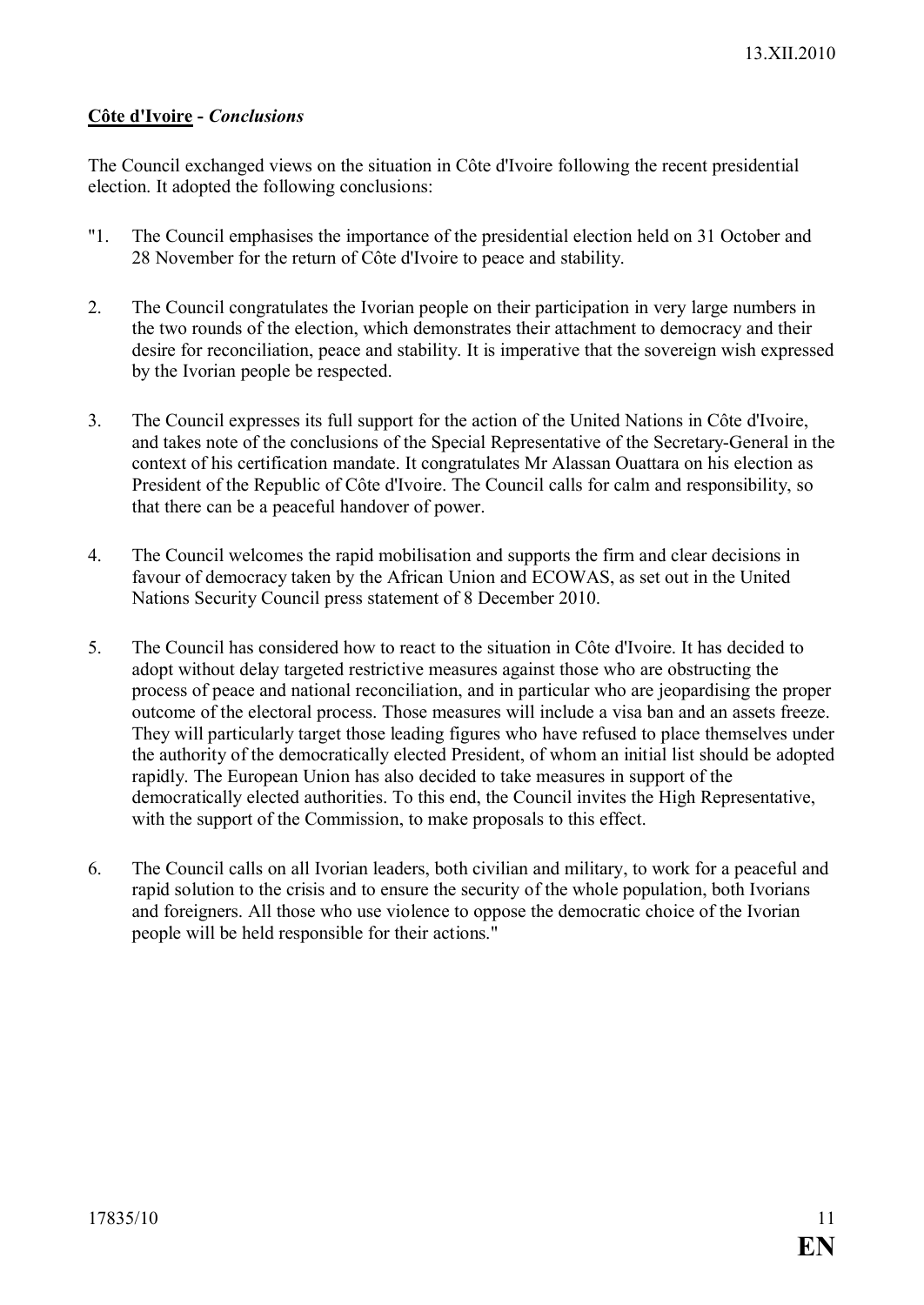# **Afghanistan**

Following the discussion by development ministers of 9 December on the EU-Afghanistan strategy, the Council exchanged views on the political situation in Afghanistan after the elections. It underlined the EU's commitment and the need for long-term engagement, expressing appreciation for the work of EU Special Representative Vygaudas Ušackas. It looked at the specific areas where the EU can apply its strengths, with the justice sector, human and notably women's rights, civilservice reform, electoral reform and police reform - with EUPOL Afghanistan playing an important role - as the main priorities.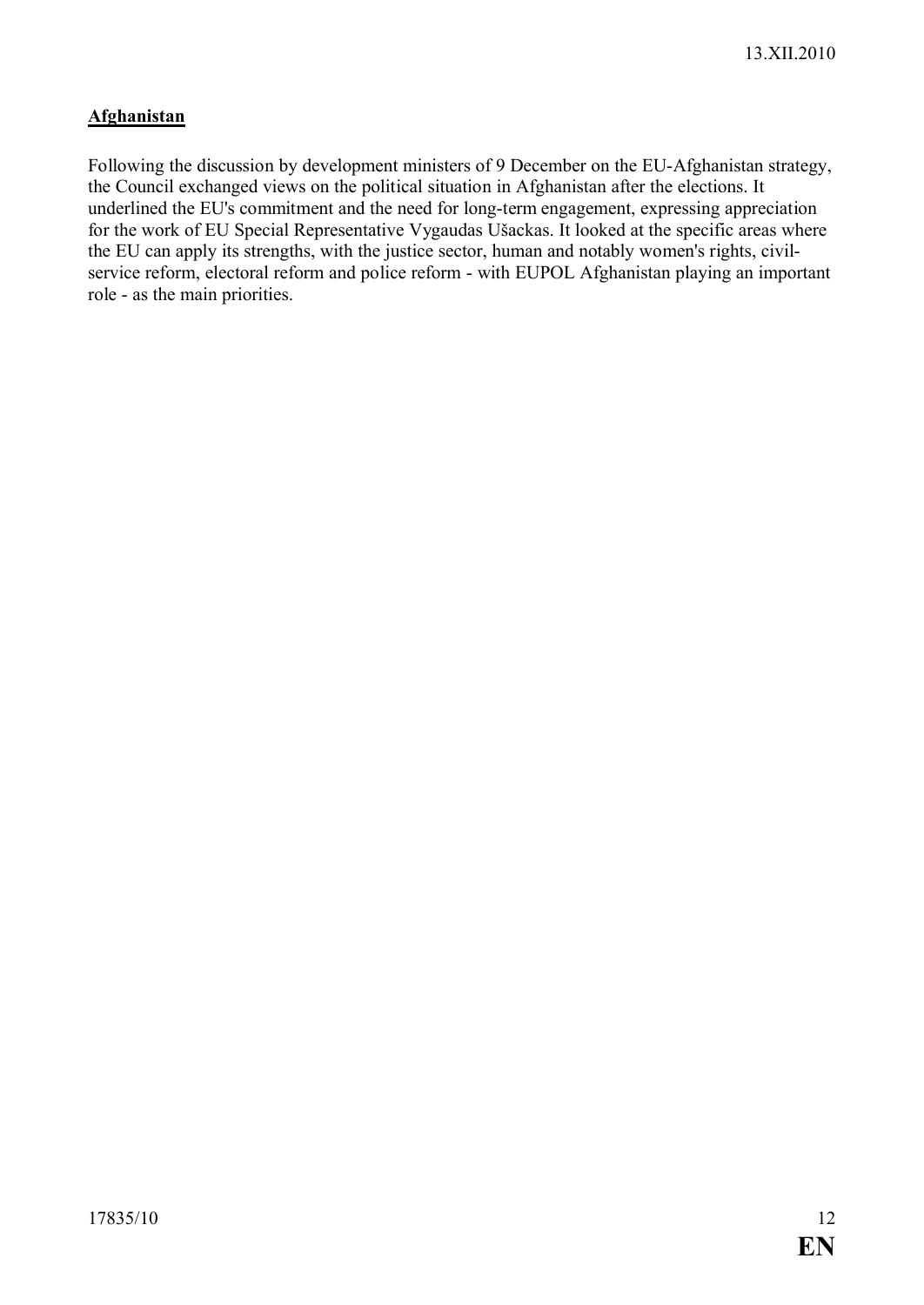# **Middle East Peace Process -** *Conclusions*

The Council discussed the latest developments in the Middle East and stated its readiness to support the economic recovery and development of Gaza with infrastructure, equipment and training measures related to the Gaza crossing points. It adopted the following conclusions:

- "1. The EU believes that urgent progress is needed towards a two state solution to the Israeli-Palestinian conflict. We want to see the State of Israel and a sovereign, independent, democratic, contiguous and viable State of Palestine living side by side in peace and security. The legitimacy of the State of Israel and the right of Palestinians to achieve statehood must never be called into question.
- 2. The EU notes with regret that Israel has not extended the moratorium as requested by the EU, the US and the Quartet. Our views on settlements, including in East Jerusalem, are clear: they are illegal under international law and an obstacle to peace. We reiterate our views on the status of Jerusalem and repeat our call for all parties to refrain from provocative unilateral actions and violence.
- 3. The EU affirms its readiness to contribute to a negotiated solution on all final status issues within the 12 months set by the Quartet. To this end, the EU will continue to work closely with the parties and reaffirms its support to the US efforts in order to bring the parties back to the negotiating table. The EU stresses the importance of intensified coordination within the Quartet as well as of close cooperation with Arab partners, building on the Arab Peace Initiative. The EU underlines the urgency of finding a negotiated solution and urges the parties to refrain from actions that undermine the prospects of peace. The EU remains committed to contribute substantially to post-conflict arrangements.
- 4. Council Conclusions of December 2009 set out the EU's views on the key parameters, principles and issues. We reiterate those Conclusions. The EU will not recognize any changes to the pre-1967 borders, including with regard to Jerusalem, other than those agreed by the parties. This could include agreed territorial swaps. A way must be found through negotiations to resolve the status of Jerusalem as the future capital of two states. The EU calls for an agreed, just, fair and realistic solution to the refugee question. A negotiated settlement must allow the two States to live side by side in peace and security.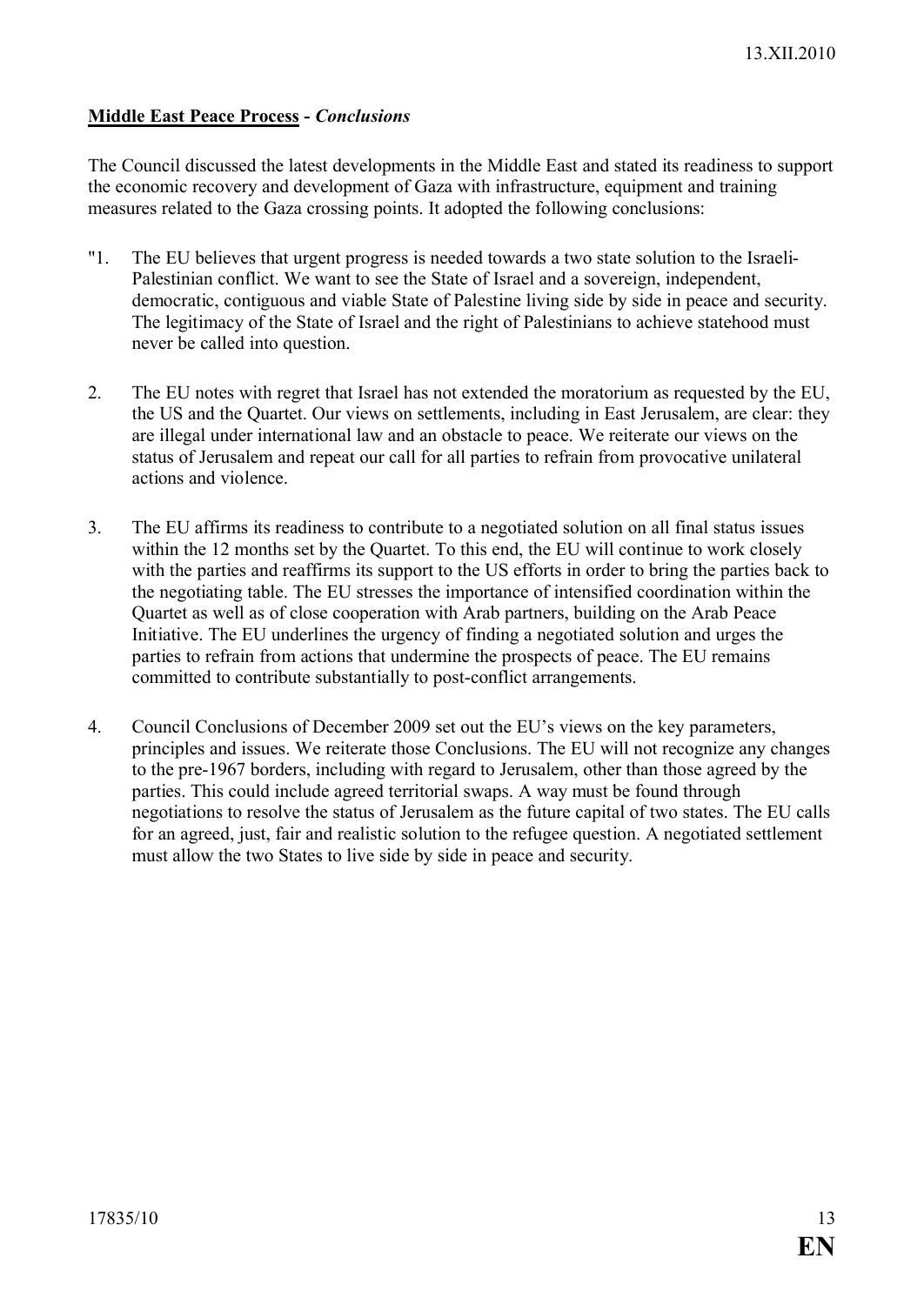- 5. The EU commends the work of the Palestinian Authority in building the institutions of the future State of Palestine and reiterates its full support for their endeavours in this regard and the Fayyad plan. Recalling the Berlin Declaration, the Council reiterates its readiness, when appropriate, to recognize a Palestinian state. We welcome the World Bank's assessment that "if the Palestinian Authority maintains its current performance in institution building and delivery of public services, it is well positioned for the establishment of a State at any point in the near future". The EU remains ready to develop further its bilateral relations with Israel within the framework defined at the Association Council of June 2009 and by its conclusions of December 2009. Within the framework of these conclusions, the EU is also ready to develop further its bilateral relations with the Palestinian Authority.
- 6. The EU recalls that peace in the Middle East should be comprehensive and reiterates the importance of negotiations on the Israel-Syria and Israel-Lebanon tracks. Peace should lead to the full integration of Israel in its regional environment, along the lines set out in the Arab Peace Initiative.
- 7. Recalling the Council Conclusions of June 2010, the EU remains extremely concerned by the prevailing situation in Gaza. The EU reiterates its call for the immediate, sustained and unconditional opening of crossings for the flow of humanitarian aid, commercial goods and persons to and from Gaza. Despite some progress following the decision of the Israeli government of 20 June 2010 to ease the closure, changes on the ground have been limited and insufficient so far. Further efforts and complementary measures are needed to achieve a fundamental change of policy that allows for the reconstruction and economic recovery of Gaza as well as improve the daily lives of the population while addressing Israel's legitimate security concerns. The Council calls on those holding the abducted Israeli soldier Gilad Shalit to release him without delay. The Council calls for a complete stop of rocket attacks at Israel and all other forms of violence.
- 8. Palestinian exports are an essential component of Gaza's recovery. In this respect, the EU welcomes the recent announcement by the Israeli government concerning new measures to facilitate exports out of Gaza. We encourage a swift implementation by Israel and are ready to work with Israel towards achieving pre-2007 levels of exports in 2011 to produce real change on the ground. Increased and accelerated imports of construction materials are another crucial component of Gaza's recovery and also for building schools and health centres.
- 9. The EU recalls its readiness to assist in the reconstruction and economic recovery of Gaza in close partnership with the Palestinian Authority and the Israeli government, in line with UNSC Resolution 1860 and on the basis of the 2005 Agreement on Movement and Access. As parts of a comprehensive EU approach, including CSDP missions, the EU is ready to extend its support to improvements to the crossings infrastructure, to purchase and install the necessary equipment and also to train Palestinian border and crossings management personnel to operate the crossings."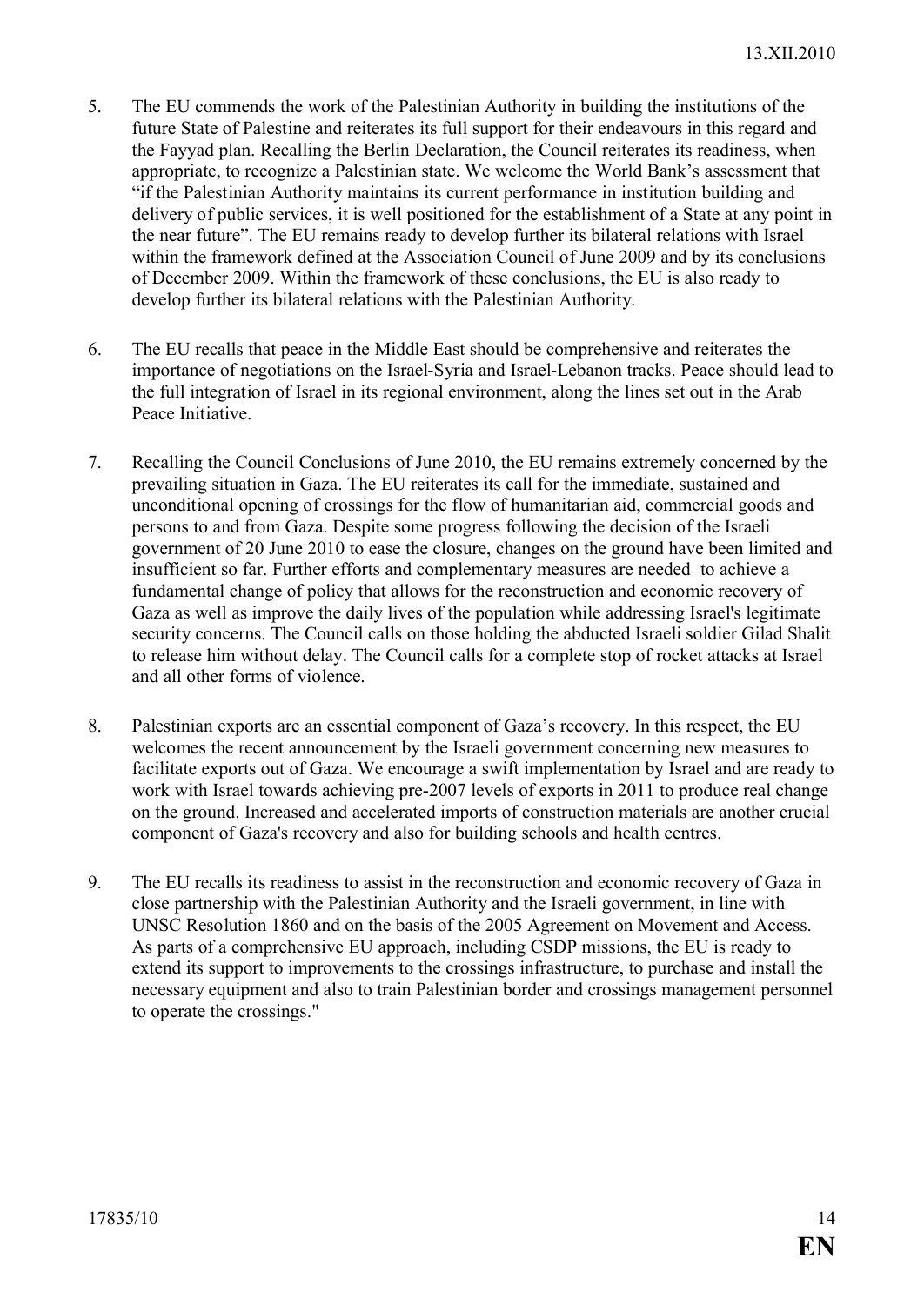# **Western Balkans**

The Council took stock of the EU's relations with the Western Balkans and the latest developments in the region ahead of the General Affairs Council's adoption of its conclusions on the enlargement package on 14 December. It focused chiefly on Kosovo and Serbia, touching briefly on the elections in Bosnia and Herzegovina, pending a more detailed discussion at the January Council. Following the meeting, the High Representative welcomed the orderly conduct of the elections in Kosovo and looked forward to working with the new government and president on the EU agenda. She hoped that the dialogue between Belgrade and Pristina would begin soon and that both sides would engage constructively.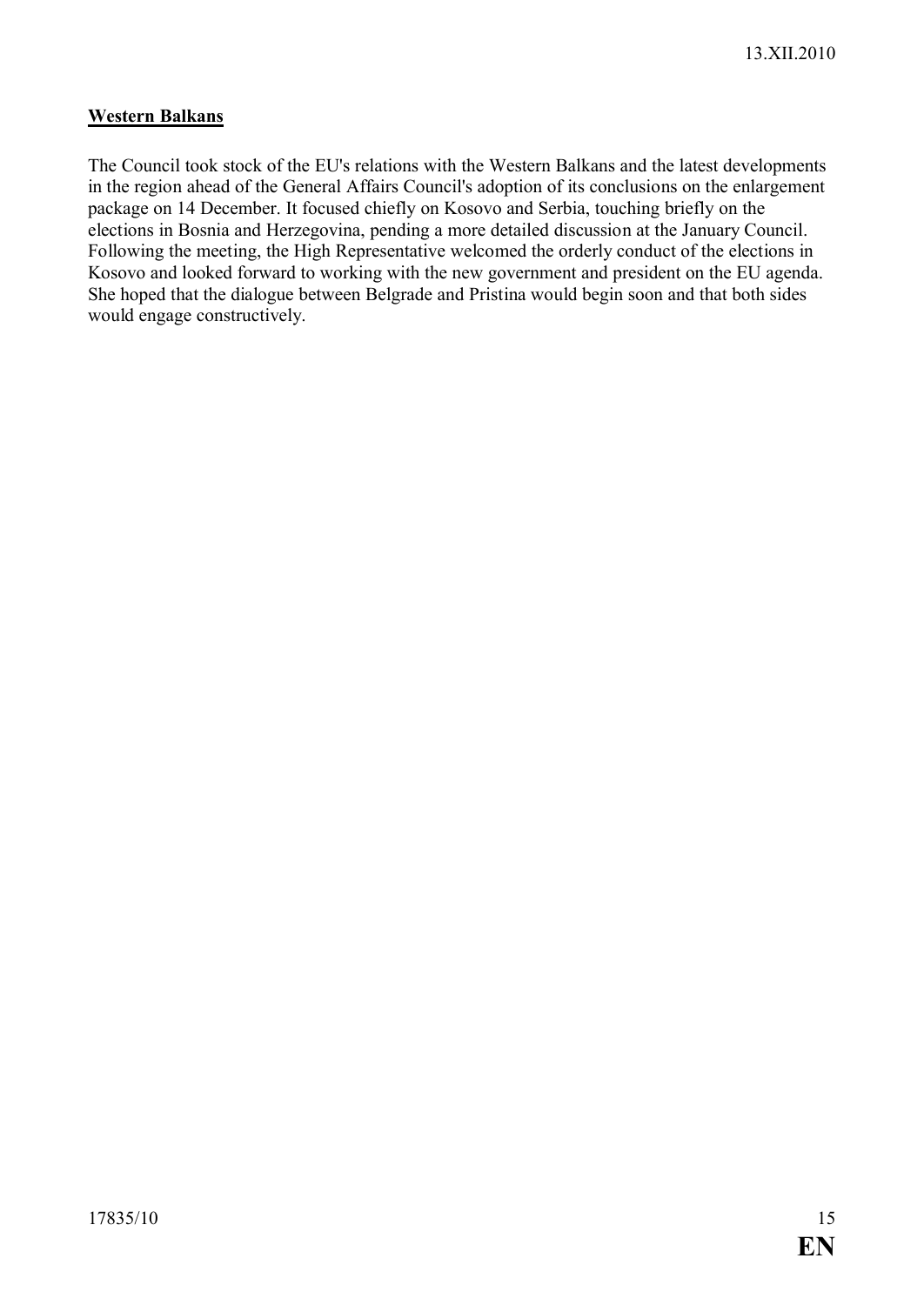# **Iran**

The High Representative briefed ministers over dinner on the talks that she conducted on behalf of the E3 +3 countries (France, Germany, UK, China, Russia and the US) with the Iranian nuclear negotiator in Geneva on 6 and 7 December.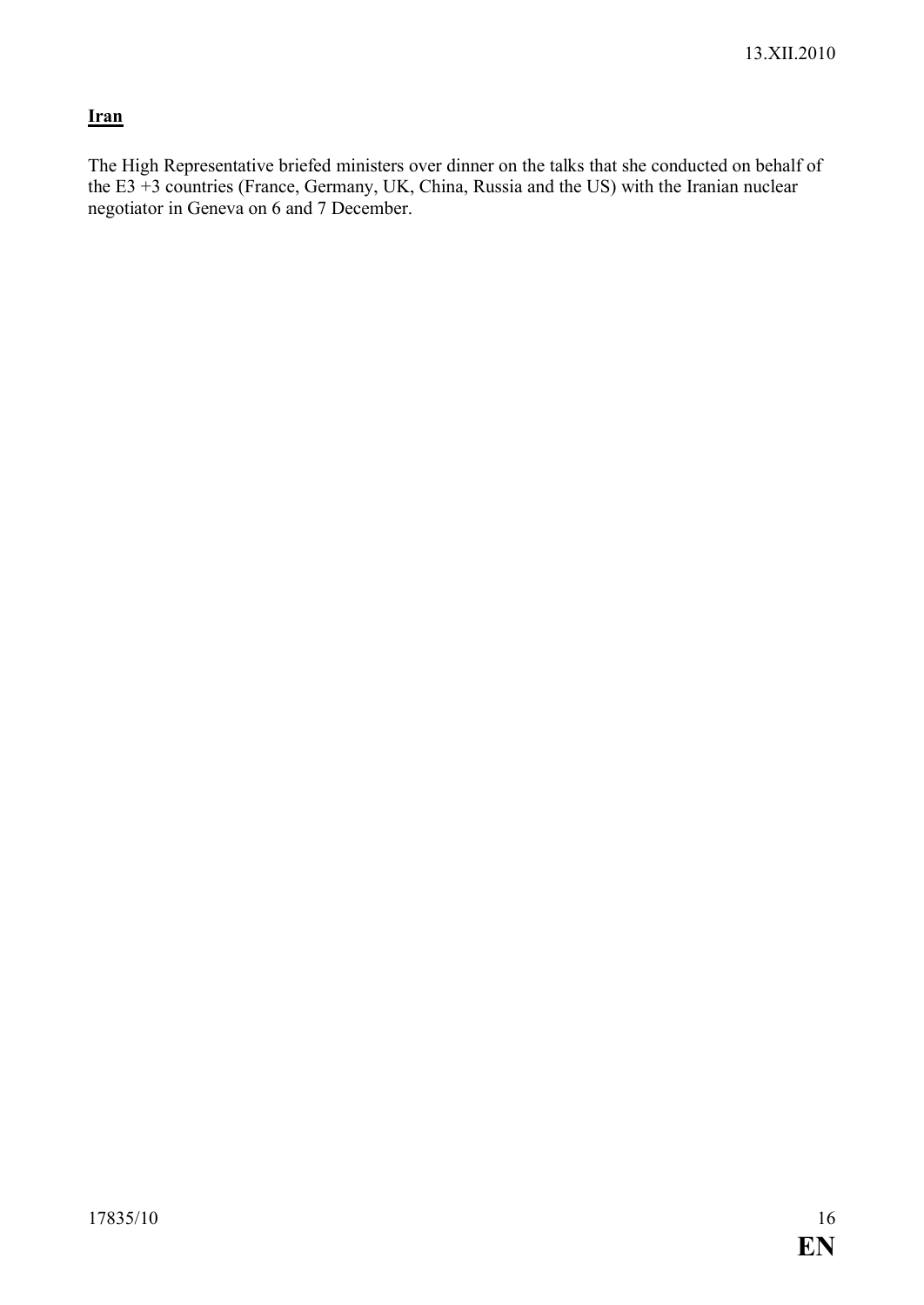## **Strategic partners and priorities for 2011**

Over dinner, the High Representative and ministers continued their discussion from the previous Council on the EU's relations with its strategic partners, ahead of the High Representative's presentation at the European Council on 16 December and on the basis of discussion papers on China, Russia and the US. They also discussed foreign policy priorities for 2011.

#### **Republic of Moldova**

The Council held a brief exchange of views on the situation in the Republic of Moldova after the elections and the opportunity for closer engagement and cooperation between the EU and the Republic of Moldova.

#### **OSCE Summit**

The Council assessed the outcome of the OSCE summit in Astana on 1 and 2 December. It was also briefed by the Lithuanian minister on his government's programme for Lithuania's forthcoming OSCE Presidency in 2011.

#### **OTHER ITEMS**

#### **Religious minorities**

Under other business, the Austrian and the Italian ministers raised the issue of religious minorities in the world, proposing that the European External Action Service should closely monitor and report annually on their situation. The High Representative proposed including such a report in the annual human rights review.

#### **Black Sea**

Under other business, the Romanian minister put forward a proposal for a paper to be drawn up on the Black Sea area.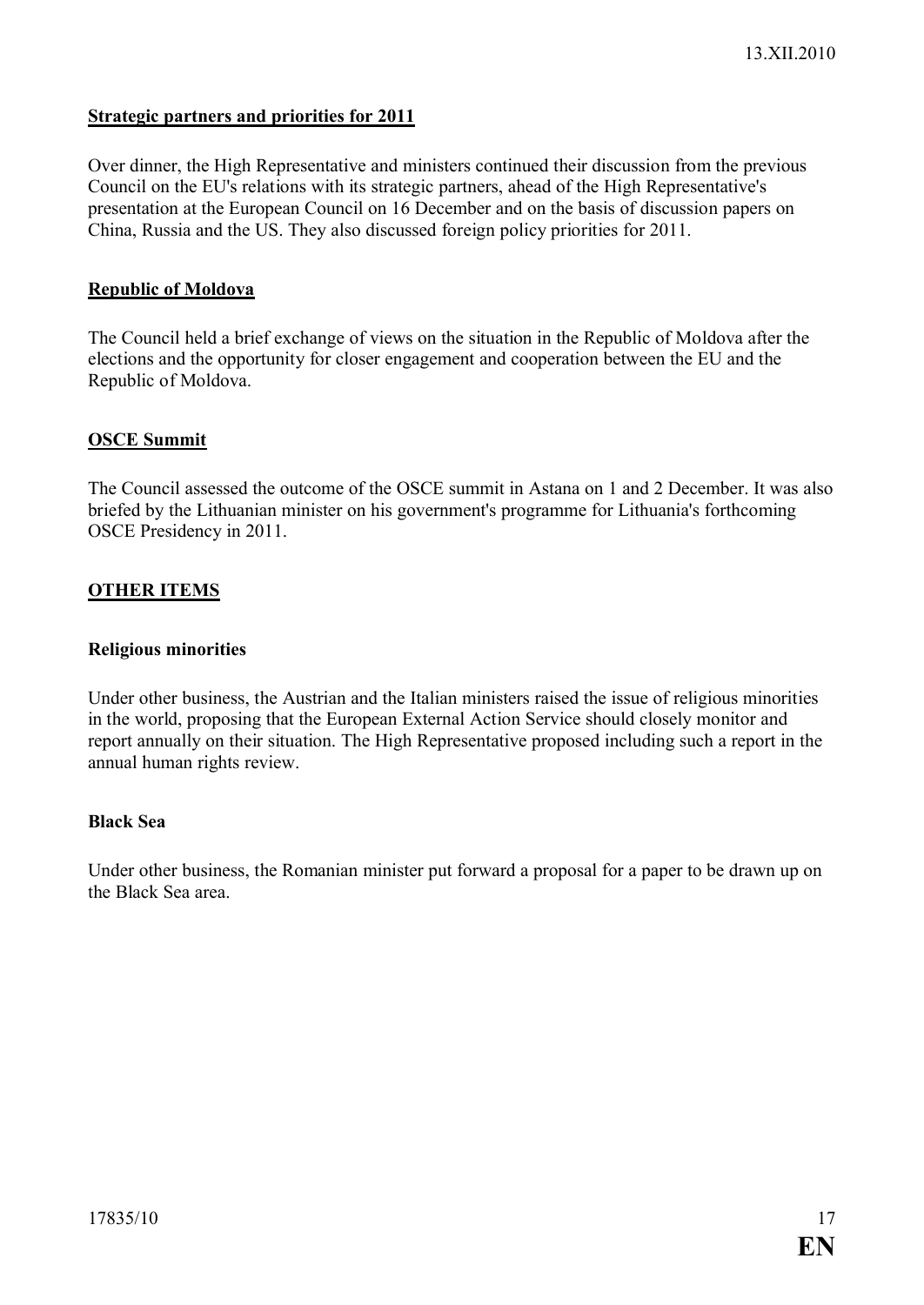# **OTHER ITEMS APPROVED**

# *FOREIGN AFFAIRS*

#### **Zone free of mass destruction weapons**

The Council adopted a decision in support of a process of confidence-building leading to the establishment of a zone free of weapons of mass destruction and their means of delivery in the Middle East in support of the implementation of the EU strategy against the proliferation of weapons of mass destruction

#### **Weapons of mass destruction -** *Progress report - Conclusions*

The Council endorsed a six-monthly progress report on the implementation of the EU Strategy against the proliferation of weapons of mass destruction covering activities during the second half of 2010.

On 9 December 2003 the European Council adopted an EU strategy against the proliferation of WMD, which provides for a six-monthly debate in the Council on the implementation of the strategy.

The Council adopted conclusions set out in doc. 16670/10

#### **Combating illicit accumulation and trafficking of small arms**

The Council endorsed a report on the efforts undertaken by the EU during the second half of 2010 to combat illicit accumulation and trafficking of small arms and light weapons and their ammunition in accordance with the strategy on this matter, adopted by the European Council in December 2005 (EU SALW strategy). This strategy includes continuous monitoring by means of regular six–monthly reports on its implementation.

#### **Arms exports control system - Annual report**

The Council took note of the twelfth report on the common rules governing control of exports of military technology and equipment.

Common position 2008/944/CFSP defining common rules governing control of exports of military technology and equipment provides in article 8 that a report has to be submitted to the Council yearly.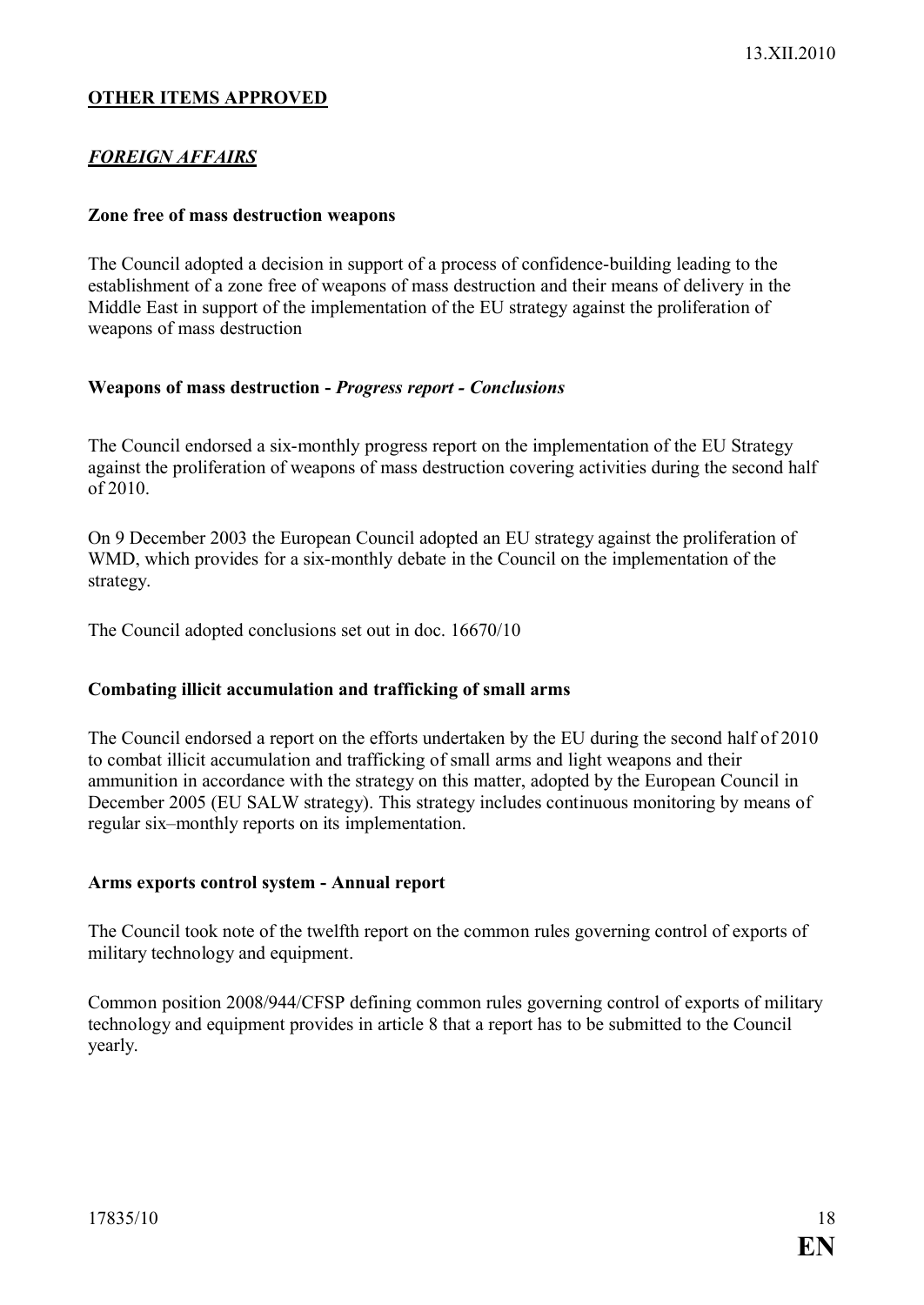## **Democracy support in the EU's external relations - 2010 progress report –** *Conclusions*

The Council adopted conclusions welcoming the report by the Commission and Council Secretariat on the progress in implementing the Council conclusions of November 2009 on democracy support in the EU's external relations. It endorsed the proposed list of countries for more specific follow-up with pilot projects.

The Council adopted the following conclusions :

1. The Council welcomes the Report on the implementation of the Council Conclusions on Democracy Support in the EU's External Relations, adopted in November 2009. The Council takes note of progress achieved in implementing the Council Conclusions, endorses the list of proposed countries for pilot implementation of the Agenda for Action and welcomes further efforts in order to continue to strengthen the coherence, coordination and effectiveness of democracy support in the external relations of the EU.

2. The Council invites the High Representative of the Union for Foreign Affairs and Security Policy and the Commission, in co-operation with Member States, to commence implementing the Agenda for Action, starting with the proposed pilot countries. As a first step, a course of action and a timetable for implementation should be drawn up in partnership with the proposed pilot countries.

3. The Council asks the High Representative and the Commission to regularly inform relevant Council formations on progress achieved in the pilot countries and to prepare a comprehensive report on the implementation of the Agenda for Action in all regions once the ongoing evaluations in the field of democracy support-related co-operation have been finalised by early 2012.

List of proposed pilot countries

Republic of Moldova – for Eastern Neighbourhood Kyrgyzstan – Central Asia Lebanon – for Southern Neighbourhood Ghana, Benin, Solomon Islands and Central African Republic – for ACP Bolivia – for Latin America Mongolia, Philippines, Indonesia and Maldives – in Asia

The Council adopted the progress report set out in 17611/10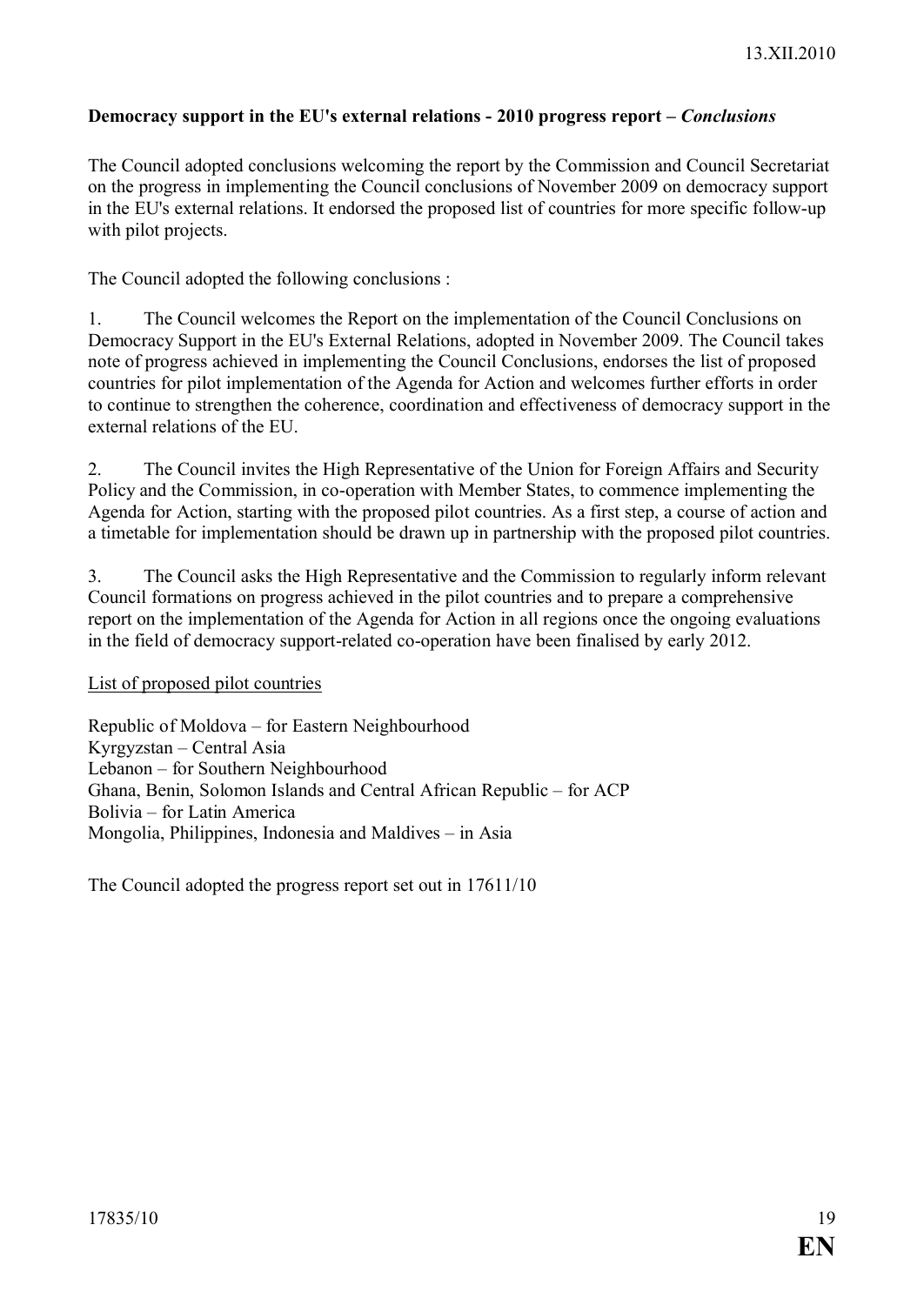# **Financial instrument for promotion of democracy and human rights worldwide**

The Council adopted its position at first reading on a Commission proposal to amend Regulation 1889/2006 on establishing a financing instrument for the promotion of democracy and human rights world-wide.

The purpose of the amendment proposed by the Commission is to ensure the consistency of the EU financial instruments for external action and to allow minimal but necessary flexibility in their implementation. The Council accepts the Commission's proposed amendment and some technical amendments tabled by the European Parliament for the purpose of clarity and accuracy.